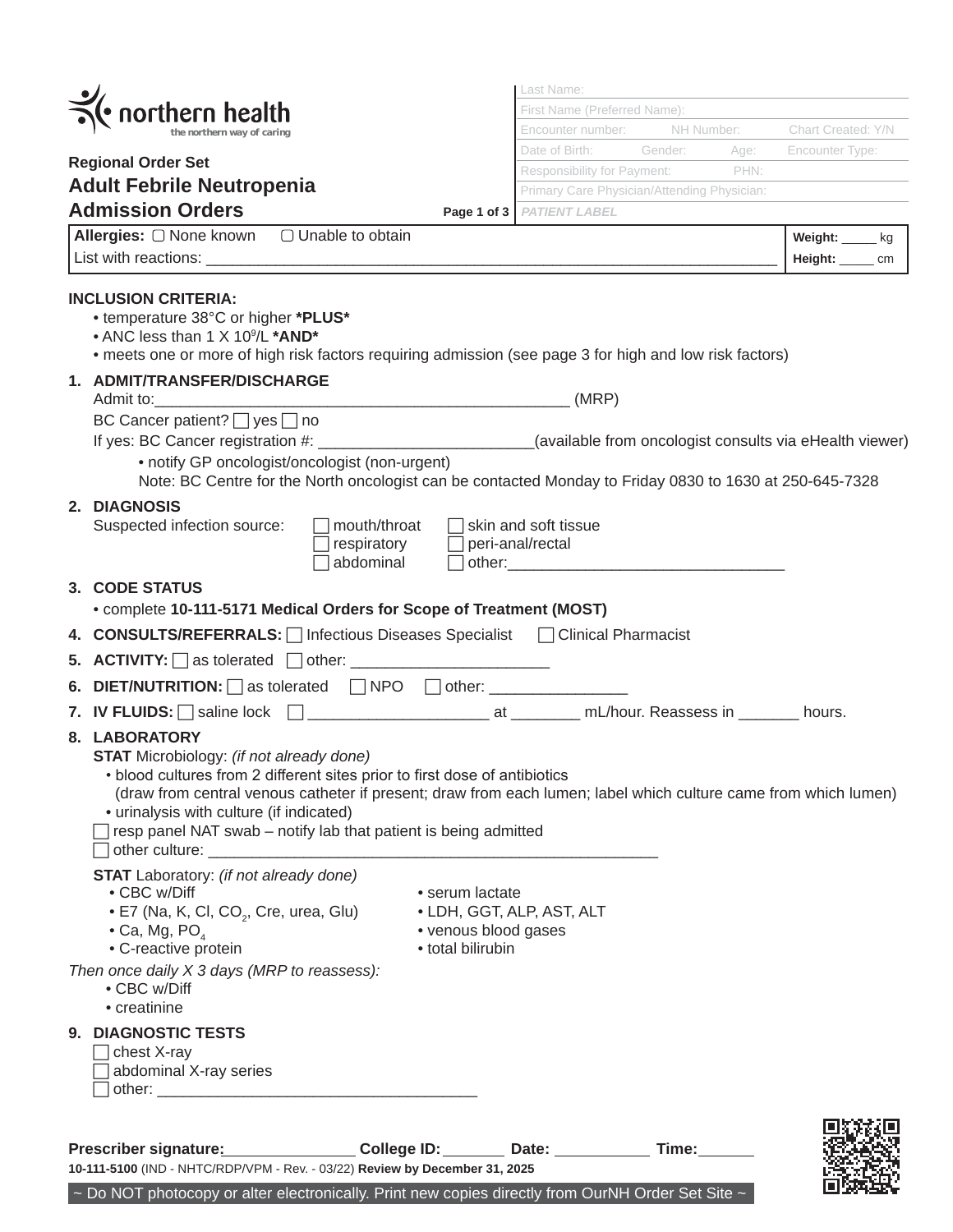|                                                      |  | Last Name:<br>First Name (Preferred Name):  |            |      |                    |
|------------------------------------------------------|--|---------------------------------------------|------------|------|--------------------|
| $\frac{1}{\sqrt{2}}$ northern health                 |  |                                             |            |      |                    |
| the northern way of caring                           |  | Encounter number:                           | NH Number: |      | Chart Created: Y/N |
|                                                      |  | Date of Birth:                              | Gender:    | Age: | Encounter Type:    |
| <b>Regional Order Set</b>                            |  | <b>Responsibility for Payment:</b>          |            | PHN: |                    |
| <b>Adult Febrile Neutropenia</b>                     |  | Primary Care Physician/Attending Physician: |            |      |                    |
| <b>Admission Orders</b>                              |  | Page 2 of 3   PATIENT LABEL                 |            |      |                    |
| <b>Allergies:</b> □ None known<br>□ Unable to obtain |  |                                             |            |      | Weight:            |

## **10. MONITORING**

List with reactions:

 $\bullet$  temp, heart rate, RR, blood pressure, and SpO $_2$  q1h X 6 hours from initial assessment then MRP to reassess

## **11. PATIENT CARE**

- notify MRP immediately once CBC and ANC results available
- notify MRP if:
	- SBP less than 90 mmHg
- $\bullet$  SpO $_2$  less than 90% on room air
	- temperature greater than 38°C after initial 24 hours
	- initiate **1-11-1-3-700 Protective Precautions Clinical Practice Standard**
	- complete **10-320-7007 Cytotoxic Drugs Risk Assessment Worksheet** (as required)
	- review **5-1-3-100 Hazardous Drugs Exposure Control Plan** (as required)

## **12. MEDICATIONS**

□ **acetaminophen** 650 mg PO q4h prn for significant discomfort due to fever

| All ongoing antibiotic therapy to be determined in consultation with the oncologist (if applicable).<br>CARBOplatin or CISplatin chemotherapy increases the risk of renal impairment with use of<br>vancomycin or tobramycin. |  |  |  |
|-------------------------------------------------------------------------------------------------------------------------------------------------------------------------------------------------------------------------------|--|--|--|
| <b>Broad Spectrum Antibiotics:</b>                                                                                                                                                                                            |  |  |  |
| $\Box$ piperacillin/tazobactam 4.5 g IV STAT then q6h                                                                                                                                                                         |  |  |  |
| $*$ OR $*$                                                                                                                                                                                                                    |  |  |  |
| If severe allergy/anaphylaxis to penicillins:                                                                                                                                                                                 |  |  |  |

**cefTAZidime** 2 g IV STAT then q8h

**\*OR\***

*If documented or suspected extended spectrum beta lactamase producing organism:*

**meropenem** 1 g IV STAT then q8h

| Consider additional anti-pseudomonal coverage, until<br>microbiology results available, if:<br>- hemodynamic instability<br>- structural lung disease or serious respiratory symptoms<br>- hospital admission in previous 3 months<br>- received IV antibiotics in previous 3 months<br>- history of pseudomonas isolation<br>$\Box$ ciprofloxacin 400 mg IV once x 1 dose then 750 mg<br>PO bid<br>$*$ OR $*$<br>$\Box$ ciprofloxacin 400 mg IV q8h (if unable to take oral)<br>$*$ OR $*$<br>If quinolone therapy given in previous 3 months:<br>tobramycin for dosing complete 10-111-5336<br><b>Initiation of Aminoglycosides for Adult Inpatients</b> | vancomycin should be considered in:<br>- hemodynamic instability<br>- clinically suspected central line infection or skin and soft<br>tissue infection<br>- pneumonia<br>- positive blood cultures with gram positive organisms not<br>vet identified<br>- mucositis<br>- patients who have received ciprofloxacin prophylaxis<br>(higher risk for multidrug resistant streptococcus species)<br>vancomycin for dosing complete 10-111-5335<br><b>Initiation of Vancomycin for Adult Inpatients</b> |
|------------------------------------------------------------------------------------------------------------------------------------------------------------------------------------------------------------------------------------------------------------------------------------------------------------------------------------------------------------------------------------------------------------------------------------------------------------------------------------------------------------------------------------------------------------------------------------------------------------------------------------------------------------|-----------------------------------------------------------------------------------------------------------------------------------------------------------------------------------------------------------------------------------------------------------------------------------------------------------------------------------------------------------------------------------------------------------------------------------------------------------------------------------------------------|
|                                                                                                                                                                                                                                                                                                                                                                                                                                                                                                                                                                                                                                                            |                                                                                                                                                                                                                                                                                                                                                                                                                                                                                                     |

For guidance on antibiotic duration and persistent infections consult NH Febrile Neutropenia guideline on Firstline (app.firstline.org)

**Height:** \_\_\_\_\_ cm